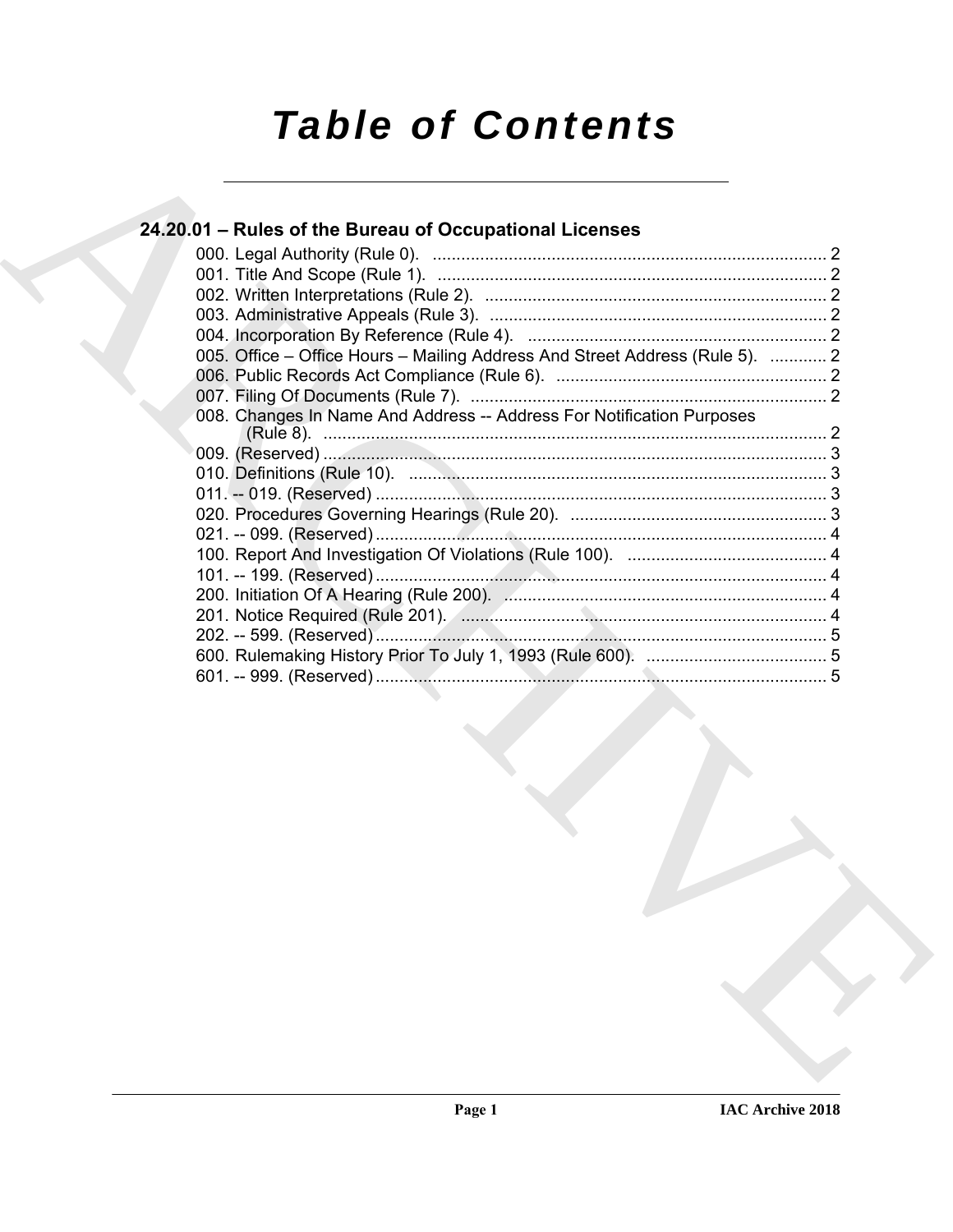### **IDAPA 24 TITLE 20 CHAPTER 01**

### **24.20.01 – RULES OF THE BUREAU OF OCCUPATIONAL LICENSES**

### <span id="page-1-15"></span><span id="page-1-1"></span><span id="page-1-0"></span>**000. LEGAL AUTHORITY (RULE 0).**

These rules are established pursuant to the authority vested in the Bureau of Occupational Licenses by the provisions of Section 67-2609, Idaho Code. (3-15-02)

### <span id="page-1-18"></span><span id="page-1-2"></span>**001. TITLE AND SCOPE (RULE 1).**

**01.** Title. These rules shall be cited in full as IDAPA 24.20.01, "Rules of the Bureau of Occupational Licenses." (3-15-02)  $\mu$  (3-15-02)  $(3-15-02)$ 

**02.** Scope. These rules include, but are not limited to the procedures followed by the Bureau of ional Licenses and Boards in contested cases. (3-15-02) Occupational Licenses and Boards in contested cases.

### <span id="page-1-19"></span><span id="page-1-3"></span>**002. WRITTEN INTERPRETATIONS (RULE 2).**

The Bureau may have written statements that pertain to the interpretation of the rules of this chapter. Such interpretations, if any, are available for public inspection and copying at cost at the Bureau office. (3-15-02)

### <span id="page-1-10"></span><span id="page-1-4"></span>**003. ADMINISTRATIVE APPEALS (RULE 3).**

Administrative appeals shall be governed by the Administrative Procedure Act, Chapter 52, Title 67, Idaho Code, and IDAPA 04.11.01.100 through 04.11.01.799, "Idaho Rules of Administrative Procedure of the Attorney General."

(3-15-02)

### <span id="page-1-14"></span><span id="page-1-5"></span>**004. INCORPORATION BY REFERENCE (RULE 4).**

There are no documents that have been incorporated by reference into these rules other than those sections of Idaho Code so referenced. (3-15-02)

## <span id="page-1-16"></span><span id="page-1-6"></span>**005. OFFICE – OFFICE HOURS – MAILING ADDRESS AND STREET ADDRESS (RULE 5).**

The Bureau is located at 700 W. State Street, Boise, Idaho 83702. The telephone number of the Bureau is (208) 334- 3233. The Bureau's fax number is (208) 334-3945. The Bureau's e-mail address is ibol@ibol.idaho.gov. The Bureau's official website is http://www.ibol.idaho.gov. The Bureau is open between the hours of 8 a.m. and 5:00 p.m. each day except Saturdays, Sundays and holidays. (3-15-02)

### <span id="page-1-17"></span><span id="page-1-7"></span>**006. PUBLIC RECORDS ACT COMPLIANCE (RULE 6).**

Records maintained by the Bureau are subject to the provisions of the Idaho Public Records Act, Title 74, Chapter 1, Idaho Code. (3-15-02)

### <span id="page-1-13"></span><span id="page-1-8"></span>**007. FILING OF DOCUMENTS (RULE 7).**

**24.20.01 - RULES OF THE BUREAU OF OCCUPATIONAL LICENSES**<br> **CHARC[HI](mailto:ibol@ibol.idaho.gov)VE CONTROLLY (RULES)**<br> **CHARCHIVE CONTROLLY (RULES)**<br> **CHARCHIVE CONTROLLY (RULES)**<br> **CHARCHIVE CONTROLLY (RULES)**<br> **CHARCHIVE CONTROLLY (RULES)**<br> **CHARCH** All written communications and documents that are intended to be part of an official record for decision in rulemakings or contested cases before the Bureau or a board shall be filed with the Bureau or the relevant board at the offices of the Bureau during office hours. One (1) original of each document must be filed with the Bureau or board. Additionally, one (1) copy must be provided for the hearing officer and one (1) copy must be provided to the opposing party. The person or officer presiding over any rulemaking or contested case proceeding may issue orders requiring the filing of additional copies for use in such proceeding. Any communication or document may be filed with the Bureau by a facsimile machine process (FAX), provided that such FAX transmission must be received during the office hours set forth in Section 005 and be legible in its entirety. It shall be the responsibility of the filing party to verify with Bureau staff that any FAX transmission is successfully received and legible in its entirety. (3-15-02)

### <span id="page-1-11"></span><span id="page-1-9"></span>**008. CHANGES IN NAME AND ADDRESS -- ADDRESS FOR NOTIFICATION PURPOSES (RULE 8).**

<span id="page-1-12"></span>**Change of Name.** Whenever a change of a licensee's name of record occurs, the licensee must immediately notify the Bureau in writing of the change. Official documentation confirming the change of name must be provided to the Bureau on request. (3-15-02)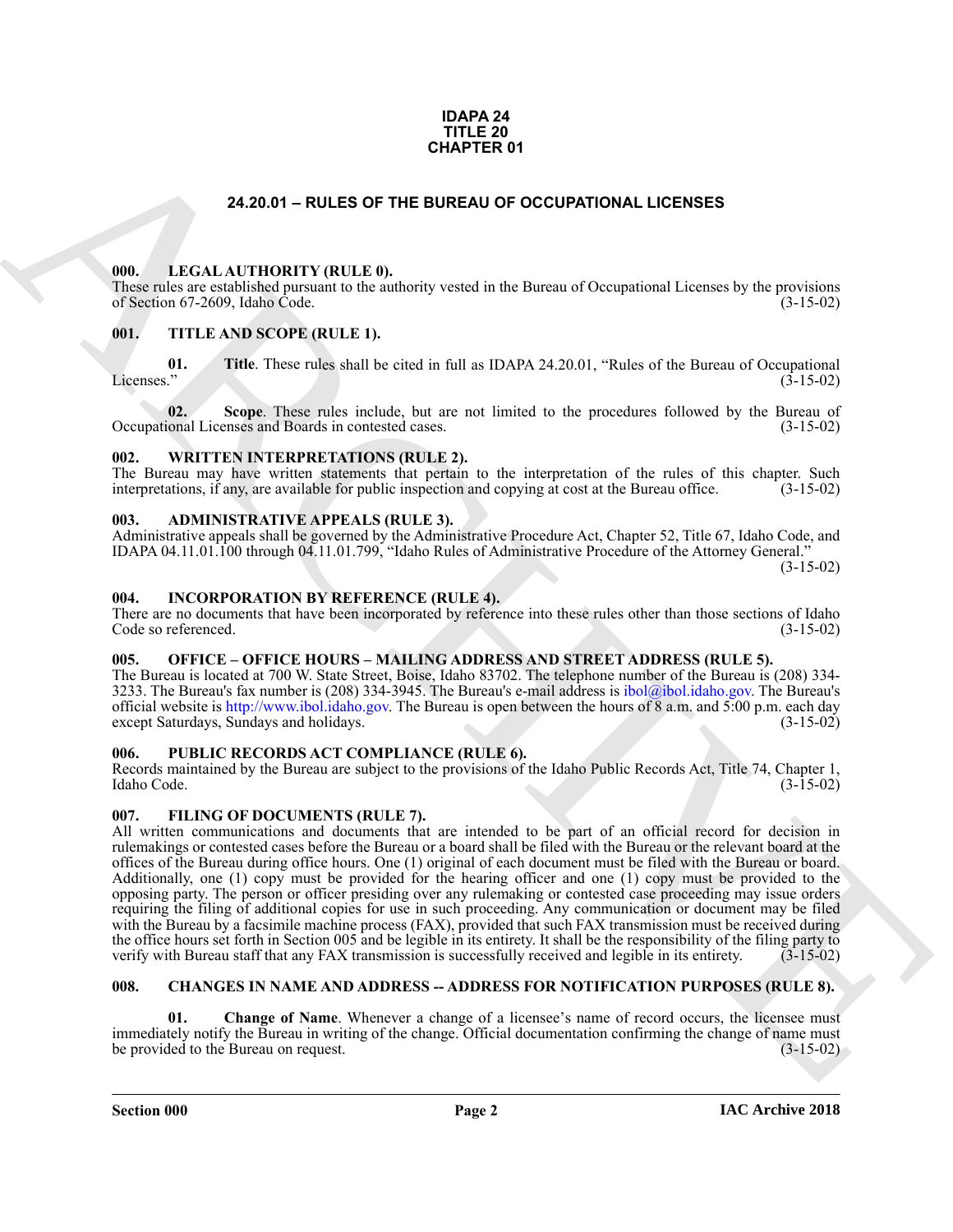<span id="page-2-5"></span>**02.** Change of Address. Whenever a change of the licensee's address of record occurs, the licensee mediately notify the Bureau in writing of the change. (3-15-02) must immediately notify the Bureau in writing of the change.

<span id="page-2-4"></span>**03. Address for Notification Purposes**. The most recent mailing address on file with the Bureau will be used for purposes of all written communication with a licensee including, but not limited to, notification of renewal and notices related to disciplinary actions. It is the responsibility of each licensee to keep the Bureau<br>informed of a current mailing address. informed of a current mailing address.

<span id="page-2-0"></span>**009. (RESERVED)**

### <span id="page-2-6"></span><span id="page-2-1"></span>**010. DEFINITIONS (RULE 10).**

<span id="page-2-7"></span>**01. Address of Record**. The address that appears on an official license issued by a board to practice an occupation or profession. The address of record is considered a public record pursuant to the Idaho Public Records Act, Title 74, Chapter 1, Idaho Code. (3-15-02)

**02. Board**. Any professional or occupational licensing board of the state of Idaho receiving administrative, investigative, legal, fiscal and other services from the Bureau. The boards receiving such services from the Bureau include, but are not limited to, those listed in Section 67-2602(1), Idaho Code. (3-15-02)

<span id="page-2-10"></span><span id="page-2-9"></span><span id="page-2-8"></span>**03. Bureau**. The Bureau of Occupational Licenses as prescribed in Section 67-2602, Idaho Code. (3-15-02)

**04. Complaint**. A written communication in a form approved by the Bureau that contains the name, address, and phone number of the complaining party, the name, address, phone number, and profession of the licensee complained against, and a narrative of the facts and circumstances and perceived acts or omissions that may constitute cause for disciplinary action against the licensee. The complaint must be signed by the complaining party.  $(3-15-02)$ 

**05. Formal Complaint**. The document that initiates a hearing before a board and charges a licensee with acts or omissions under the laws administered by the board. (3-15-02)

<span id="page-2-14"></span><span id="page-2-13"></span><span id="page-2-12"></span><span id="page-2-11"></span>**06. Hearing**. A hearing is a contested case. (3-15-02)

**07. Hearing Officer**. A person appointed by the Bureau or a Board, other than a member of the Board, to preside over the hearing of a contested case. (3-15-02)

**08. Licensee**. A person holding any current, expired, cancelled, suspended, revoked, or otherwise sanctioned license, registration, permit and/or certificate issued by a board. (3-15-02)

<span id="page-2-15"></span>**09. Mailing Address**. The address used by the Bureau or a board for purposes of all written communication with an applicant for a license, permit, certificate, or registration, or a licensee, including, but not limited to, general correspondence, notification of renewal, and notices related to disciplinary actions. The mailing address may or may not be the same as the address of record. (3-15-02) address may or may not be the same as the address of record.

<span id="page-2-16"></span>**10. Representative of the Board**. Any person, including the Chief of the Bureau of Occupational Licenses, designated by a Board to act as its agent under certain circumstances. (3-15-02)

### <span id="page-2-2"></span>**011. -- 019. (RESERVED)**

### <span id="page-2-17"></span><span id="page-2-3"></span>**020. PROCEDURES GOVERNING HEARINGS (RULE 20).**

Bureau in Concernsion Licenses<br>
and Discussion Concernsion (Licenses of the Bureau of Occupational Concernses<br>
mail image of Address Part Military Whenever a change of the Reactive Military and The Military Concernses of Procedures for a hearing before the Bureau or a Board shall be governed by the Administrative Procedure Act, Title 67, Chapter 52, Idaho Code, "Idaho Rules of Administrative Procedure of the Attorney General," IDAPA 04.11.01, and the provisions of Idaho Code and administrative rules governing the Boards. These rules supplement the contested case procedures of the Boards, if any. Where these rules are inconsistent with provisions of the Idaho Code governing the procedures for a hearing before a board, the Idaho Code provisions are the controlling authority.

 $(3-15-02)$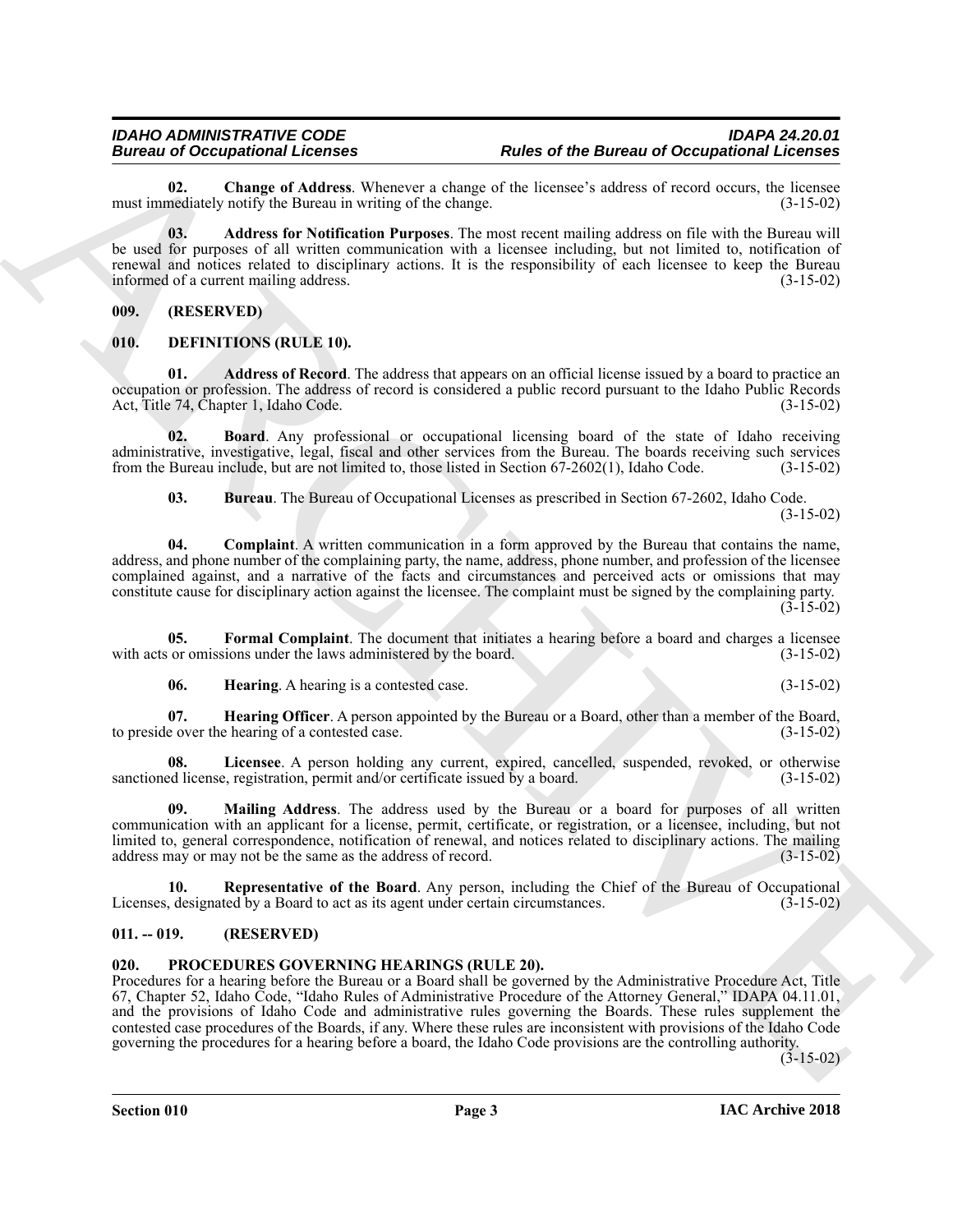### <span id="page-3-0"></span>**021. -- 099. (RESERVED)**

### <span id="page-3-18"></span><span id="page-3-13"></span><span id="page-3-1"></span>**100. REPORT AND INVESTIGATION OF VIOLATIONS (RULE 100).**

**01. Who May Report a Violation**. Any person who knows of a violation by a licensee of the lawful requirements for the retention of a license, registration, permit or certificate may report the violation to the Bureau.  $(3-15-02)$ 

<span id="page-3-15"></span>**Person Reporting a Violation.** A person reporting a violation is not regarded as a party to the investigation or to any proceeding that may result from the investigation. The policy of the Bureau shall be not to publish or divulge the name of any person reporting a violation. The name of a person reporting a violation may be obtained, however, pursuant to the rules governing discovery during contested case proceedings. (3-15-02) obtained, however, pursuant to the rules governing discovery during contested case proceedings.

<span id="page-3-14"></span>**03. Insufficient Facts and Evidence**. If, after review, the Bureau finds that either the complaint or the investigative report concerns facts and evidence insufficient to warrant the filing of a formal complaint against a licensee, no further action shall be taken. licensee, no further action shall be taken.

<span id="page-3-17"></span><span id="page-3-16"></span>**04. Sufficient Facts and Evidence**. If after investigation the Bureau finds that the investigative report concerns facts and evidence potentially sufficient to warrant the filing of a formal complaint against a licensee, a formal complaint against the licensee may be prepared by the Bureau with the approval and assistance of the Office of the Attorney General and filed with the Board. (3-15-02)

Bureau of Occupations Internet<br>
21. 1995<br>
21. 1995<br>
21. 1995<br>
22. IEMELIN (DE) INTERNETION OF VIOLATION IRELEVAN)<br>
11. 1995<br>
22. IEMELIN (DE) INTERNETION OF VIOLATION IRELEVAN)<br>
22. IEMELIN (DE) INTERNETION OF VIOLATION I **05. Preliminary Investigations and Papers**. Preliminary investigations and papers obtained as part of an inquiry into a person's fitness to be granted or to retain a license, certificate, permit, privilege, or registration shall be confidential until a formal complaint is filed. This rule is subject to any provisions in the Idaho Public Records Act, Title 74, Chapter 1, Idaho Code, and the Idaho Rules of Civil Procedure which may require or limit disclosure either before or after a formal complaint is filed. (3-15-02) either before or after a formal complaint is filed.

### <span id="page-3-5"></span><span id="page-3-2"></span>**101. -- 199. (RESERVED)**

### <span id="page-3-3"></span>**200. INITIATION OF A HEARING (RULE 200).**

A hearing shall be initiated by filing with the Bureau or relevant board a formal complaint or other pleading. A formal complaint or other pleading initiating a hearing may be signed by the Chief of the Bureau of Occupational Licenses or his designated representative. Upon receipt of a formal complaint or other pleading, the relevant board or its representative shall assign it a docket number and may select and appoint a hearing officer. Regardless of who conducts the hearing all board members shall be entitled to attend and participate in a hearing. (3-15-02) conducts the hearing, all board members shall be entitled to attend and participate in a hearing.

# <span id="page-3-6"></span><span id="page-3-4"></span>**201. NOTICE REQUIRED (RULE 201).** The formal complaint shall include a notice containing the following information: (3-15-02)

<span id="page-3-8"></span>**01. File an Answer**. The respondent is required to file an answer to the formal complaint; (3-15-02)

<span id="page-3-12"></span><span id="page-3-9"></span><span id="page-3-7"></span>**02. Time Limit**. The applicable time limits for filing an answer; (3-15-02)

**03. Default Notice**. That if the respondent fails to timely file an answer, then a notice of default may be  $i$ ssued;  $(3-15-02)$ 

**04. Hearing to Be Scheduled**. That a hearing will be scheduled within applicable time limits pursuant ce of Hearing if he files an answer; to a Notice of Hearing if he files an answer;

<span id="page-3-11"></span>**05. Opportunity to Respond to Complaint**. That at the hearing he will be afforded an opportunity to respond to the formal complaint and to present evidence and argument on all issues involved, and an opportunity to cross-examine all witnesses testifying against him; (3-15-02)

<span id="page-3-10"></span>Legal Representation. That he has the right to be represented by an attorney; that if he fails to appear at the hearing, the Board may revoke, suspend, or impose other disciplinary sanctions as authorized by law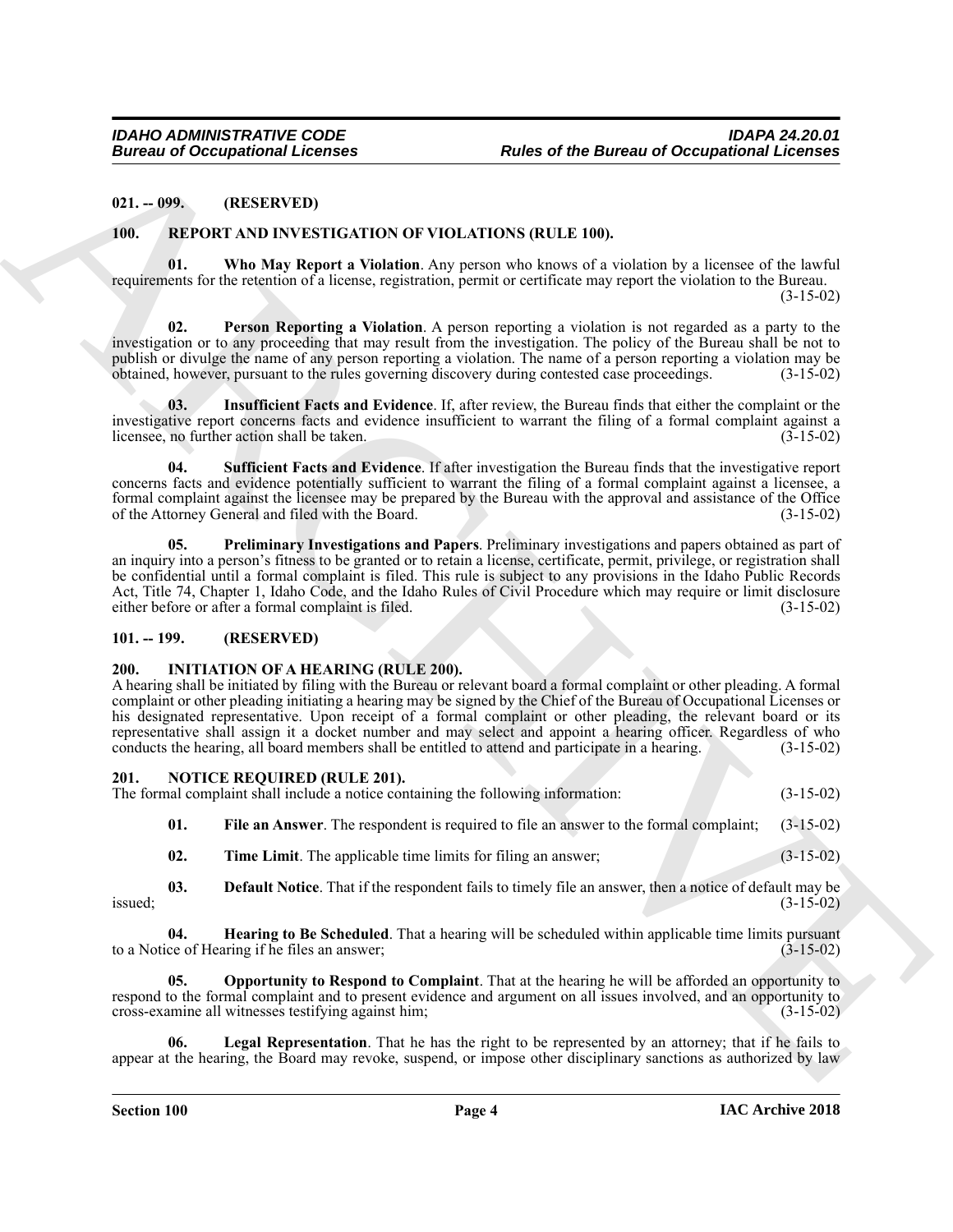### *IDAHO ADMINISTRATIVE CODE IDAPA 24.20.01 Bureau of Occupational Licenses Rules of the Bureau of Occupational Licenses*

without further notice; and  $(3-15-02)$ 

<span id="page-4-3"></span>**07.** Issuance of Subpoenas. That he is entitled to the issuance of subpoenas to compel the attendance sses and the production of books, documents, or other things relevant to the proceedings. (3-15-02) of witnesses and the production of books, documents, or other things relevant to the proceedings.

### <span id="page-4-1"></span><span id="page-4-0"></span>**202. -- 599. (RESERVED)**

# Europa into the context of the context of the context of the companion of Companion in the context of the context of the context of the context of the context of the context of the context of the context of the context of **600. RULEMAKING HISTORY PRIOR TO JULY 1, 1993 (RULE 600).** These rules are adopted and effective this first day of June, 1981. (3-15-02)

<span id="page-4-2"></span>**601. -- 999. (RESERVED)**